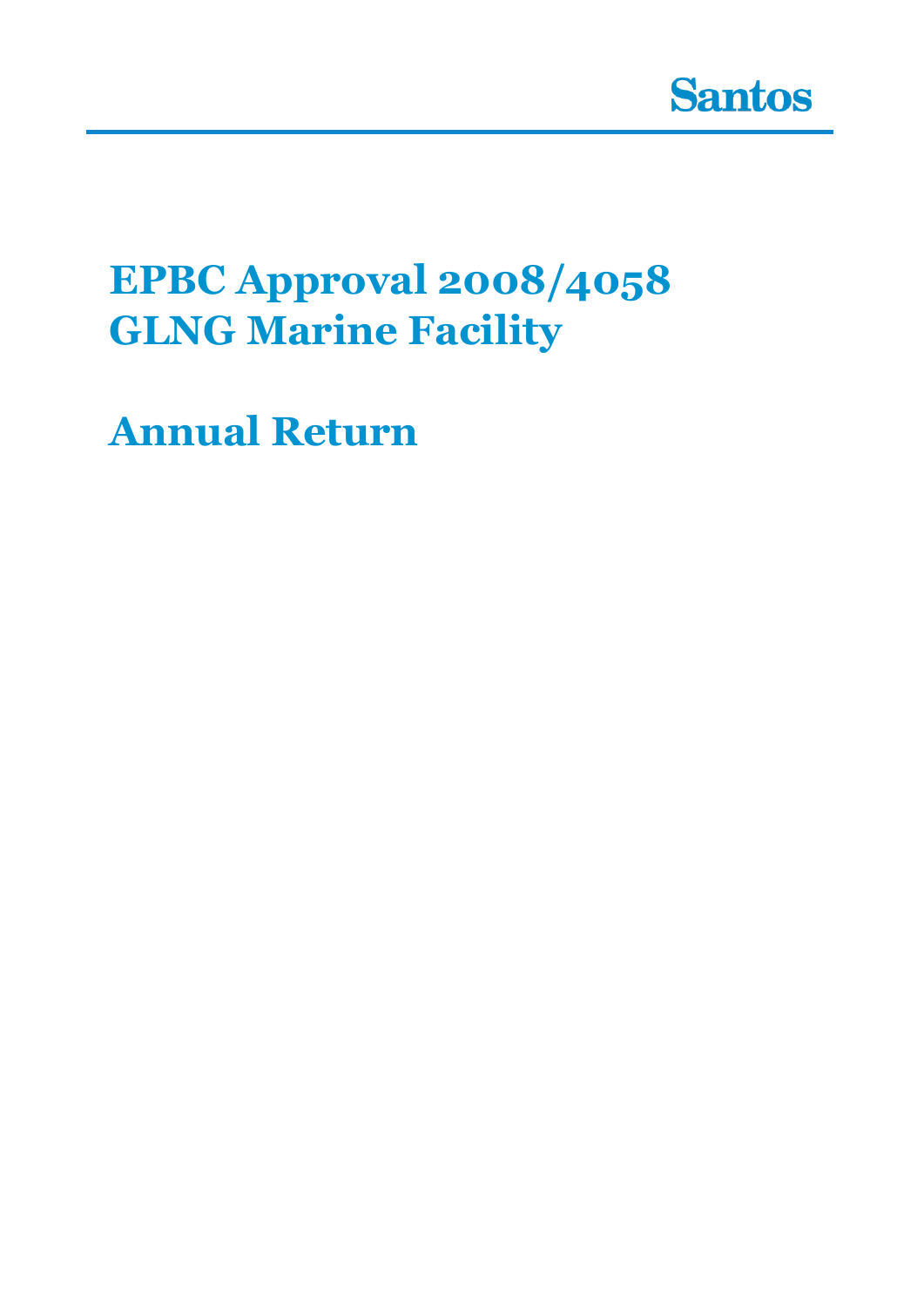# **Santos**

# **Table of Contents**

| 1.0 |     |       |                                                                           |  |
|-----|-----|-------|---------------------------------------------------------------------------|--|
| 2.0 |     |       |                                                                           |  |
| 2.1 |     |       |                                                                           |  |
|     | 2.2 |       |                                                                           |  |
|     |     | 2.2.1 |                                                                           |  |
|     |     | 2.2.2 | Mitigation Measures Applied to Avoid Adverse Impacts on MNES  3           |  |
|     |     | 2.2.3 | Rehabilitation Work Undertaken in Connection with any Unavoidable Adverse |  |
|     |     | 2.2.4 |                                                                           |  |
|     |     | 2.2.5 |                                                                           |  |
|     |     |       |                                                                           |  |

# **Tables**

|--|--|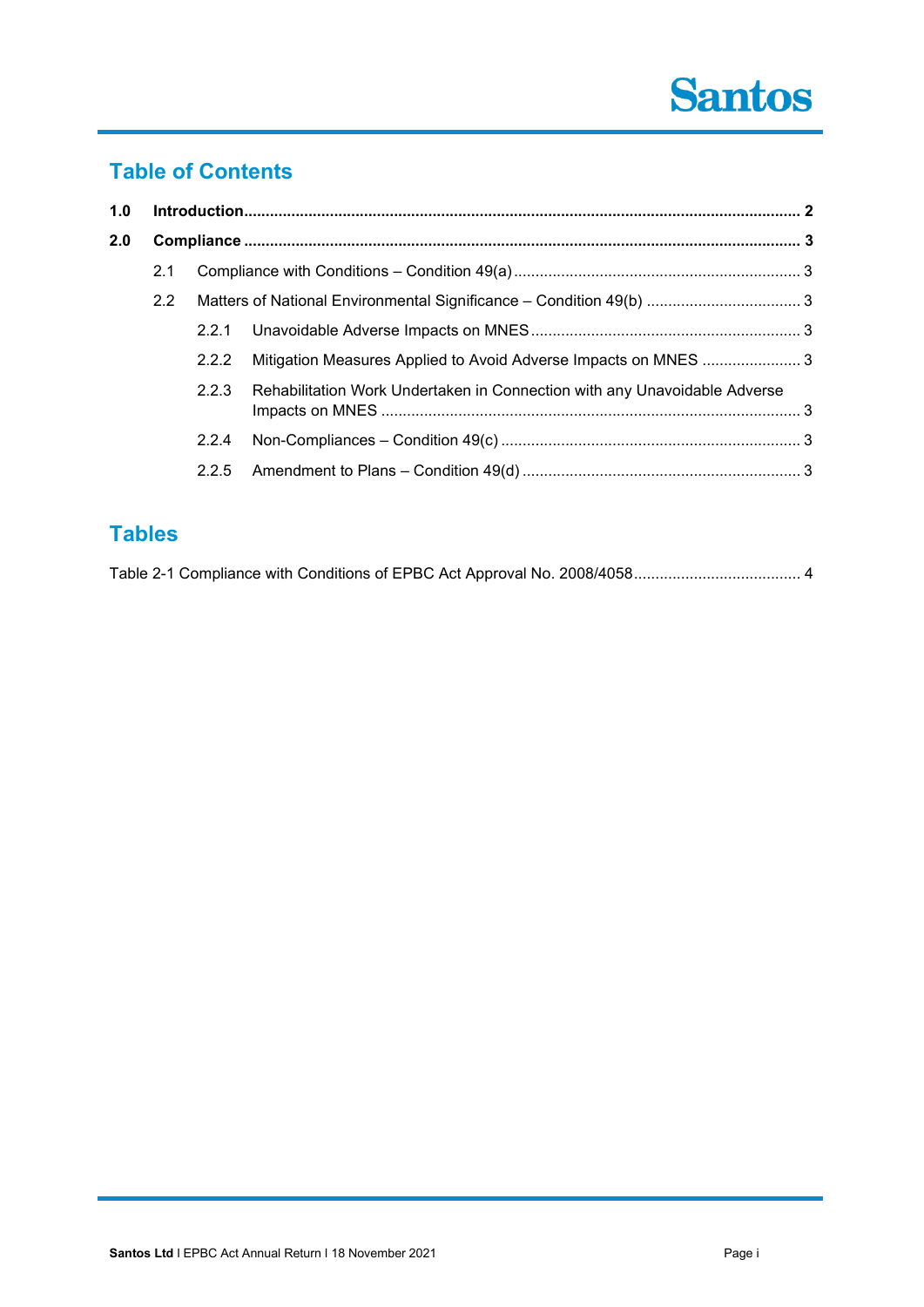# **1.0 Introduction**

On 22 October 2010, Santos Limited and PETRONAS Australia Pty Ltd (**GLNG**) received approval for the development of marine facilities to service natural gas liquefaction park, Gladstone LNG Project – Marine Facilities, as described in referral EPBC No 2008/4058 (**EPBC Approval**).

The 2021 Annual Environmental Return (**2021 AER**) has been developed to satisfy Condition 49 of the EPBC Approval.

Condition 49 states:

*"49. The Proponent must produce an Annual Environmental Return, which:*

- *a) addresses compliance with these conditions;*
- *b) records any unavoidable adverse impacts on MNES, mitigation measures applied to avoid adverse impacts on MNES, and any rehabilitation work undertaken in connection with any unavoidable adverse impact on MNES;*
- *c) identifies all non-compliances with these conditions; and*
- *d) identifies any amendments needed to plans to achieve compliance with these conditions."*

Section 2 addresses the matters required by Condition  $49(a) - (d)$ ;

Condition 50 of the EPBC Approval also states:

*"50. The proponent must publish the Annual Environmental Return on the on the Internet within 20 business days of each anniversary date of this approval."*

The anniversary date of the EPBC Approval is 22 October 2021.

The 2021 AER covers the period 22 October 2020 – 21 October 2021 (AER Period) and will be published on the Santos website by 19 November 2021.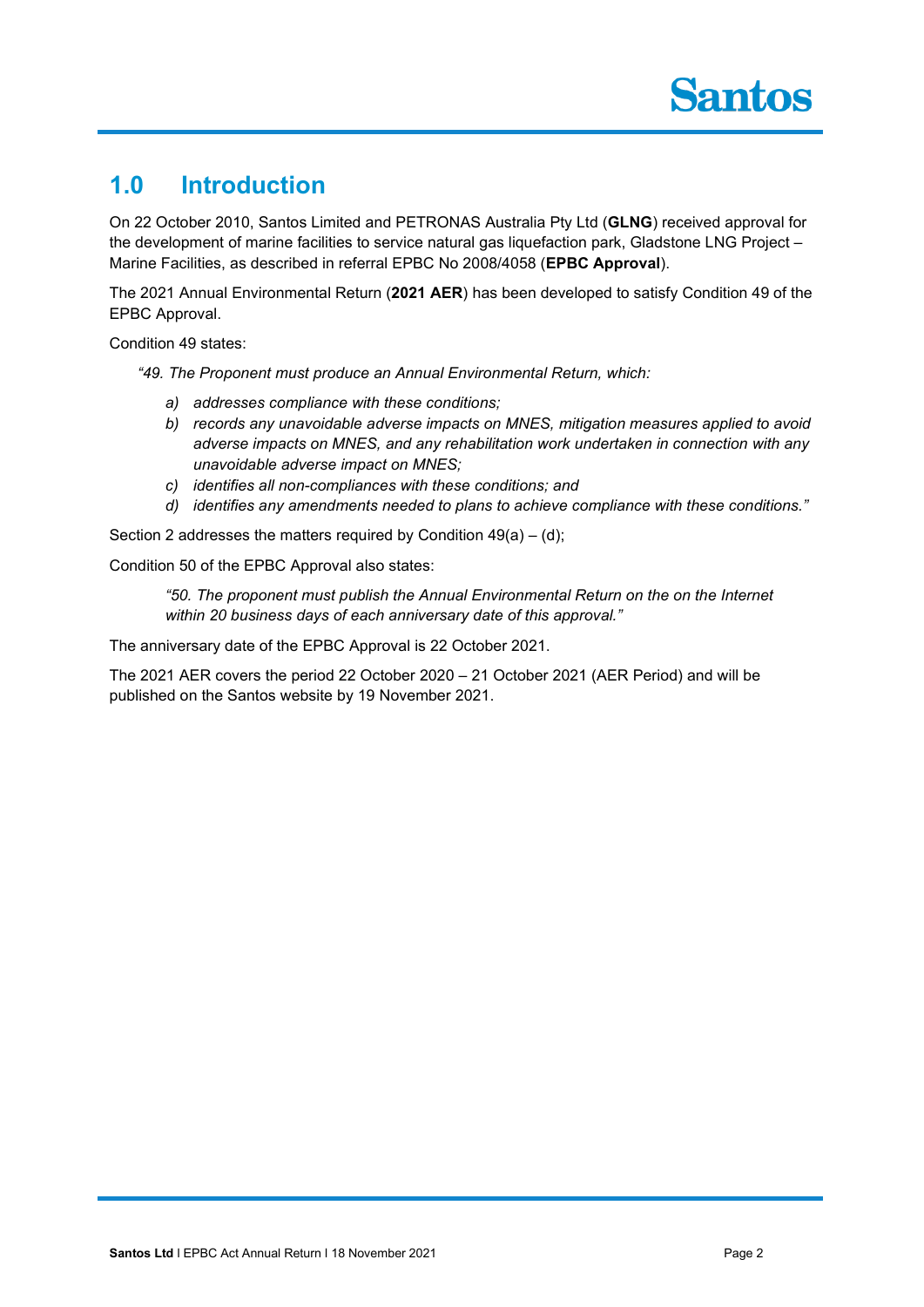# **2.0 Compliance**

### **2.1 Compliance with Conditions – Condition 49(a)**

Table 2-1 Compliance with Conditions of EPBC Act Approval No. 2008/4058 provides an update on how Santos is addressing each of the conditions imposed by the EPBC Approval.

## **2.2 Matters of National Environmental Significance – Condition 49(b)**

### **2.2.1 Unavoidable Adverse Impacts on MNES**

Following construction and commissioning, GLNG undertook operation and maintenance of the Marine Facilities, including jetty and materials offloading facility, during the 2021 AER Period in accordance with relevant statutory approvals for the GLNG Project such as the EPBC Approval.

### **2.2.2 Mitigation Measures Applied to Avoid Adverse Impacts on MNES**

GLNG applied the mitigation measures detailed in the GLNG Project Operational Environmental Management Plan to Address Matters of National Environmental Significance for the LNG Facility and Marine Facilities and other approved environmental plans as applicable during the 2021 AER Period.

### **2.2.3 Rehabilitation Work Undertaken in Connection with any Unavoidable Adverse Impacts on MNES**

No rehabilitation works in connection with unavoidable adverse impacts were necessary during the 2021 AER Period.

### **2.2.4 Non-Compliances – Condition 49(c)**

No incidents were reported to the Department as potential non-compliances with this EPBC Approval during the 2021 AER period.

### **2.2.5 Amendment to Plans – Condition 49(d)**

There were no amendments made to plans during the AER Period.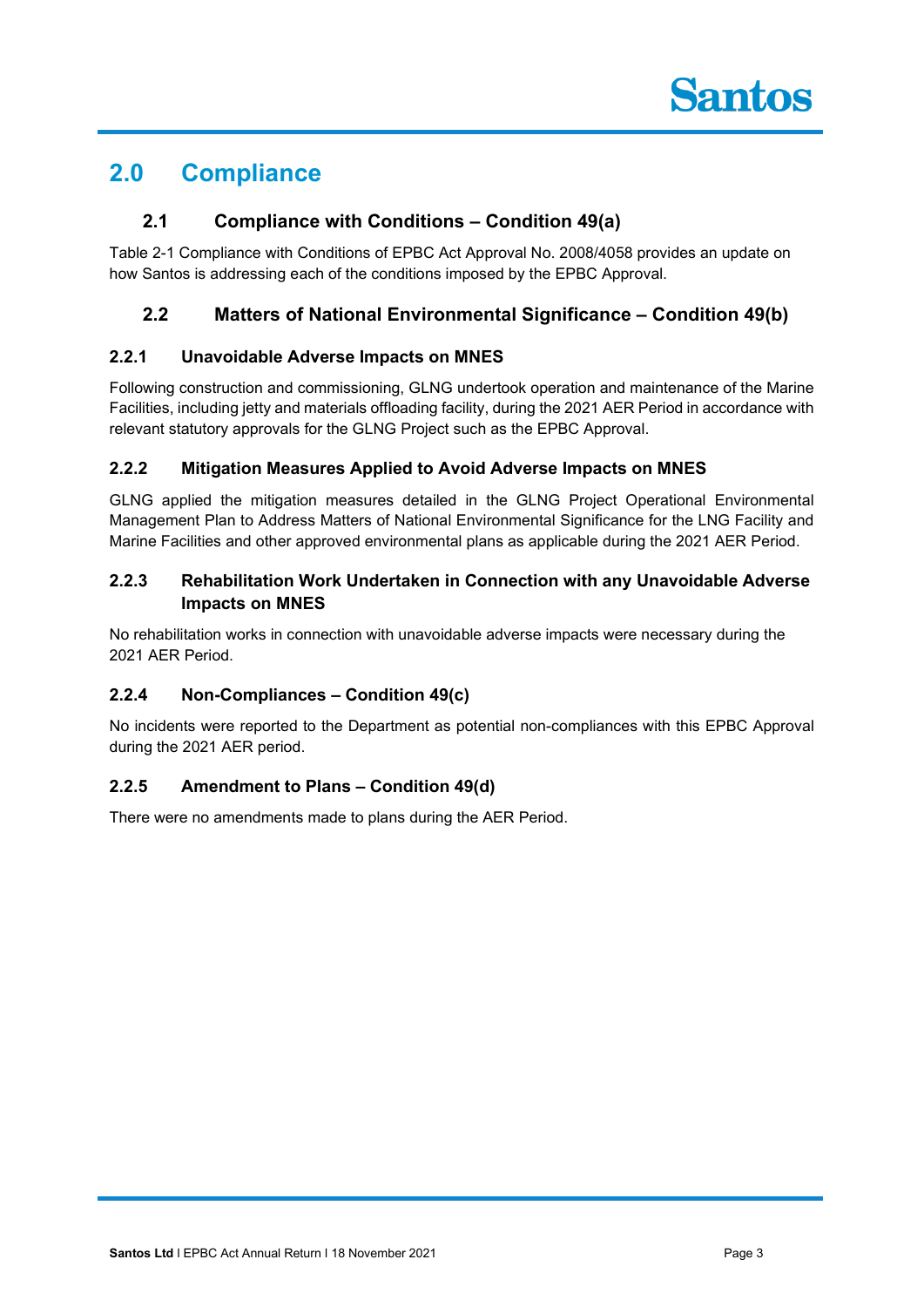| Table 2-1 Compliance with Conditions of EPBC Act Approval No. 2008/4058                                                                                                                                                                                                                                                                                                                       |                                                                                                         |  |
|-----------------------------------------------------------------------------------------------------------------------------------------------------------------------------------------------------------------------------------------------------------------------------------------------------------------------------------------------------------------------------------------------|---------------------------------------------------------------------------------------------------------|--|
| <b>Condition</b>                                                                                                                                                                                                                                                                                                                                                                              | <b>Compliance Notes</b>                                                                                 |  |
| 1. The project area is the area substantially in accordance with the area indicated in Attachments 1 and 2.                                                                                                                                                                                                                                                                                   | Construction of the Marine Facilities has been carried or<br>shown in Attachments 1 and 2.              |  |
| 2. The proponent must submit to the Minister, a Dredging Management Plan which must include:<br>a) mapping of significant and sensitive receptors in the area of the marine facilities, with linkages to applicable monitoring programs;                                                                                                                                                      | All dredging related to the GLNG project including<br>conducted by Gladstone Ports Corporation (GPC) ur |  |
| b) assessment of all potential and real environmental risks to matters protected by the EPBC Act from dredging activities;                                                                                                                                                                                                                                                                    | Strategic Dredging and Disposal Project (EPBC 2009/4<br>and Construction Management Plan.               |  |
| c) appropriate measures (for example mitigation measures, performance indicators/trigger levels and corrective actions/management<br>actions) that will ensure that there are no unacceptable impacts on the Great Barrier Reef World Heritage Area, Great Barrier Reef<br>National Heritage Place, EPBC listed threatened or migratory species. These must include:                          | Annual reports required by EPBC 2009/4904 are submit                                                    |  |
| (i) operating procedures to minimise injury to, or mortality of, EPBC Act listed threatened or migratory species from dredging activities;                                                                                                                                                                                                                                                    |                                                                                                         |  |
| (ii) reporting mechanisms that ensure reporting to the Minister within one business day of the proponent becoming aware of injury to,<br>or mortality of, an EPBC listed threatened or migratory species caused by dredging activities or construction activities;                                                                                                                            |                                                                                                         |  |
| (iii) management triggers, based on results obtained from the Water Quality Monitoring Program, including a reporting requirement to<br>advise the Department in writing within one working day when triggers are exceeded;                                                                                                                                                                   |                                                                                                         |  |
| (iv) contingency measures, based upon results of water quality and seagrass monitoring and applicable research and monitoring<br>programs, when dredging operations must be varied or suspended;                                                                                                                                                                                              |                                                                                                         |  |
| (v) management triggers and contingency measures when construction or pile driving must be varied or suspended;                                                                                                                                                                                                                                                                               |                                                                                                         |  |
| (vi) measures that minimise the risk of introduced marine pest species, including ballast-water management and vessel inspections<br>for any non- domestic vessels;                                                                                                                                                                                                                           |                                                                                                         |  |
| (vii) measures to minimise light emissions onto the water from the measures as reducing light spill, during construction and operations;<br>and                                                                                                                                                                                                                                               |                                                                                                         |  |
| (viii) responsive actions that will be undertaken in the event contingency measures are employed, including reporting to the Minister.                                                                                                                                                                                                                                                        |                                                                                                         |  |
| d) details of dredge spoil placement;                                                                                                                                                                                                                                                                                                                                                         |                                                                                                         |  |
| e) provisions to sample and analyse dredge spoil composition.                                                                                                                                                                                                                                                                                                                                 |                                                                                                         |  |
| Note 1: Applicable research and monitoring programs may include programs undertaken in accordance with conditions attached to<br>the approval for the Gladstone Western Basin Dredging and Disposal Project (EPBC 2009/4904).                                                                                                                                                                 |                                                                                                         |  |
| Note 2: These conditions do not prevent the Gladstone Ports Corporation, on behalf of the proponent, from submitting a single dredge<br>management plan which relates to both dredging for the construction dock under these conditions, and dredging undertaken under<br>conditions attached to the approval for the Gladstone Western Basin Dredging and Disposal Project (EPBC 2009/4904). |                                                                                                         |  |
| 3. The proponent must not undertake any underwater dredge material rehandling.                                                                                                                                                                                                                                                                                                                |                                                                                                         |  |
| 4. One trailer suction hopper dredge (TSHD) is permitted to operate at any given time.                                                                                                                                                                                                                                                                                                        |                                                                                                         |  |
| 5. When the TSHD is in use, a maximum of two cutter suction dredges may operate at any given time unless otherwise prescribed in<br>an approved Water Quality Monitoring Program required under conditions attached to the Gladstone Western Basin Dredging and<br>Disposal Project (EPBC 2009/4904).                                                                                         |                                                                                                         |  |
| 6. The TSHD must not operate in overflow mode except during the last one hour of flood tide and first three hours of ebb tide unless<br>otherwise in accordance with the approved Water Quality Monitoring Program.                                                                                                                                                                           |                                                                                                         |  |
| 7. The TSHD must not operate in overflow mode for more than 30 minutes per cycle, with no more than two cycles per tide unless<br>otherwise in accordance with the approved Water Quality Monitoring Program.                                                                                                                                                                                 |                                                                                                         |  |



arried out substantially in the project area indicated indicated in Attachments 1 and 2. Construction of the M

luding for the Marine Facilities has been **GPC**) under the Gladstone Western Basin 2009/4904) and GPC's approved Dredging

 $\epsilon$  submitted by GPC.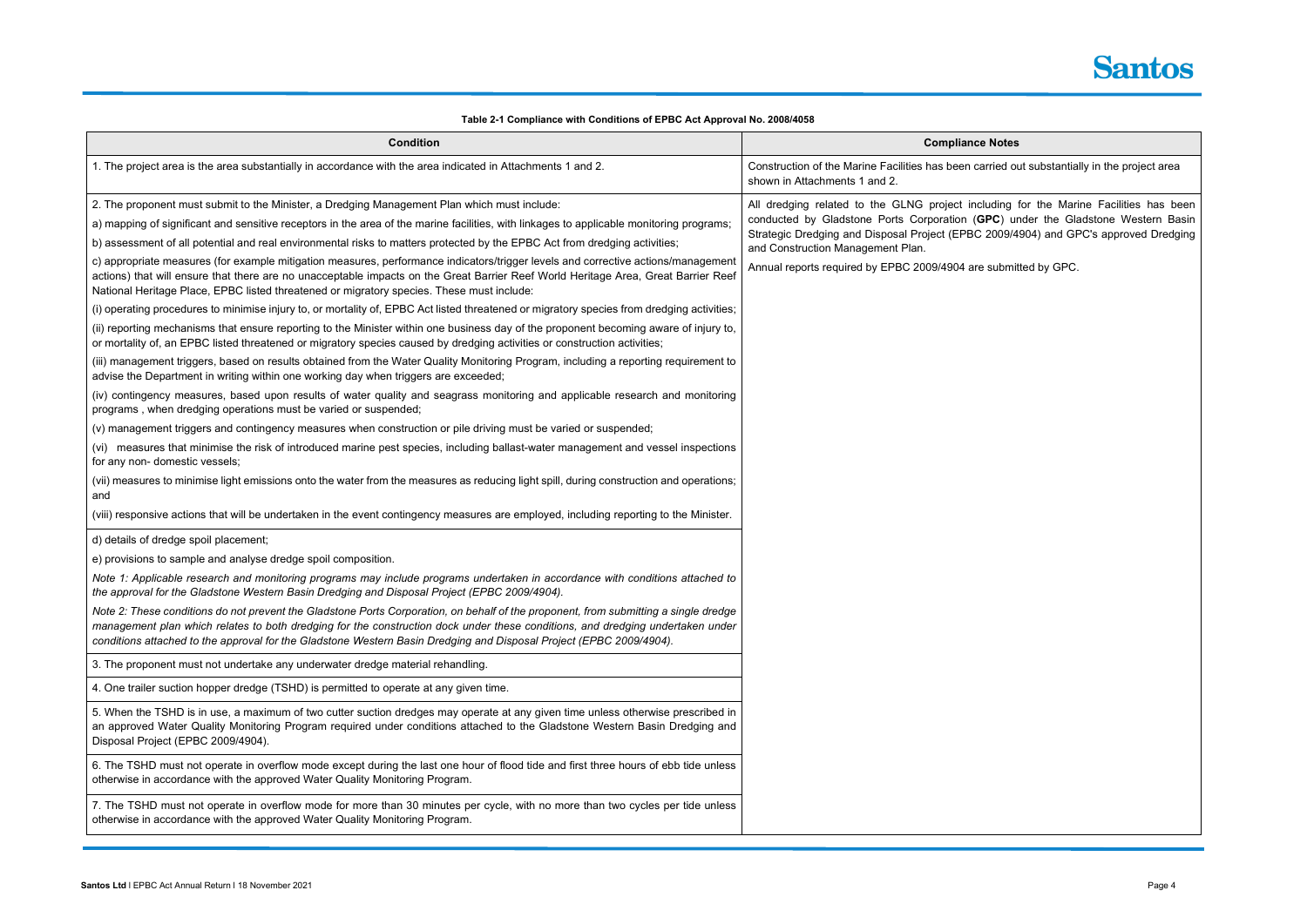| <b>Condition</b>                                                                                                                                                                                                                                                                                                                                                                                                                                                                                            | <b>Compliance Notes</b>                                                                                                                                                                                                                                          |
|-------------------------------------------------------------------------------------------------------------------------------------------------------------------------------------------------------------------------------------------------------------------------------------------------------------------------------------------------------------------------------------------------------------------------------------------------------------------------------------------------------------|------------------------------------------------------------------------------------------------------------------------------------------------------------------------------------------------------------------------------------------------------------------|
| 8. Where construction and/or dredging methods with lower environmental impacts are identified to be practical, these methods must<br>be implemented.                                                                                                                                                                                                                                                                                                                                                        |                                                                                                                                                                                                                                                                  |
| 9. In this condition, "at any given time" means at any given time with any other dredging operations being undertaken by another<br>proponent under conditions of any separate approval under the EPBC Act relating to dredging in Port Curtis.                                                                                                                                                                                                                                                             |                                                                                                                                                                                                                                                                  |
| Note: Similarly to conditions attached to the approval for the Gladstone Western Basin Dredging and Disposal Project (EPBC<br>2009/4904), these conditions are intended to limit the number of dredges being operated at any one time in Port Curtis.                                                                                                                                                                                                                                                       |                                                                                                                                                                                                                                                                  |
| 10. A Dredging Management Plan satisfying State requirements and addressing the matters identified in this condition will be deemed<br>to have been submitted and approved.                                                                                                                                                                                                                                                                                                                                 |                                                                                                                                                                                                                                                                  |
| 11. For the construction of the marine facilities on Curtis Island and the mainland, the proponent must submit to the Minister a<br>Construction Management Plan which must include:                                                                                                                                                                                                                                                                                                                        | The GLNG Project Construction Environmental Management Plan to address Matters of<br>National Environmental Significance for the LNG Facility and Marine Facilities (CEMP for<br>MNES) was approved by the Minister on 11 April 2011.                            |
| (a) assessment of all potential and real environmental risks to matters protected by the EPBC Act from construction activities;<br>(b) appropriate measures (for example mitigation measures, performance indicators/trigger levels and corrective actions/management<br>actions) that will ensure that there are no unacceptable impacts on the Great Barrier Reef World Heritage Area, Great Barrier Reef<br>National Heritage Place, EPBC listed threatened species or migratory species. These include: | Since then GLNG have updated the CEMP for MNES to address requirements of the<br>Queensland regulatory agencies and to reflect the general progression of the project.<br>The current version of the MNES CEMP (Revision 9) was approved by the Department on 25 |
| (i) operating procedures to minimise injury to, or mortality of, EPBC Act listed threatened or migratory species from construction<br>activities;                                                                                                                                                                                                                                                                                                                                                           | October 2015, and has been implemented in accordance with this requirement.<br>The 2021 AER period did not involve construction activities.                                                                                                                      |
| (ii) reporting mechanisms that ensure reporting to the Minister within one business day of injury to, or mortality of, an EPBC listed<br>threatened or migratory species caused by construction activities;                                                                                                                                                                                                                                                                                                 |                                                                                                                                                                                                                                                                  |
| (iii) management triggers and contingency measures when construction or pile driving must be varied or suspended;                                                                                                                                                                                                                                                                                                                                                                                           |                                                                                                                                                                                                                                                                  |
| (iv) measures that minimise the risk of introduced marine species, including ballast-water management and vessel inspections for any<br>non- domestic vessels;                                                                                                                                                                                                                                                                                                                                              |                                                                                                                                                                                                                                                                  |
| (v) measures to minimise light emission onto the water from the Product Loading Facility and Material Offloading Facility including<br>such measures as reducing light spill, during construction and operations; and                                                                                                                                                                                                                                                                                       |                                                                                                                                                                                                                                                                  |
| (vi) responsive actions that will be undertaken in the event contingency measures are employed, including reporting to the Minister.                                                                                                                                                                                                                                                                                                                                                                        |                                                                                                                                                                                                                                                                  |
| 12. The Construction Management Plan must be submitted for the approval of the Minister within 20 business days of commencement<br>The approved plan must be implemented.                                                                                                                                                                                                                                                                                                                                   |                                                                                                                                                                                                                                                                  |
| 13. The proponent must prepare a Shipping Activity Management Plan ('the Plan') (for shipping undertaken by or under the control of<br>the proponent) which includes:                                                                                                                                                                                                                                                                                                                                       | The Department originally approved the GLNG Shipping Activity Management Plan (SAMP)<br>on 21 March 2011.                                                                                                                                                        |
| (a) provision for the protection of Dugongs (Dugong dugon); Green Turtles (Chelonia Mydas); Loggerhead Turtles (Caretta caretta);<br>Flatback Turtles (Natator depressus); and Water Mouse, (Xeromys myoides) and the seagrass species Halodule uninervis, Halophila<br>ovalis, Halophila decipens, Halophila minor, Halophila spinulosa, and Zostera capricorni;                                                                                                                                           | The current version of the SAMP (Revision 8) was approved by the Department on 16<br>October 2014. Revision 8 of the SAMP addresses shipping associated with the<br>construction of the LNG plant.                                                               |
| (b) identification of the habitats, activities, and environmental tolerances in relation to the shipping activity associated with this referral<br>for the species specified in condition 13(a);                                                                                                                                                                                                                                                                                                            | An Operational Shipping Activity Management Plan - Phase 1 for LNG Carriers was<br>approved by the Department on 12 March 2015.                                                                                                                                  |
| (c) to minimise environmental disturbance to the species mentioned in condition13(a):                                                                                                                                                                                                                                                                                                                                                                                                                       | The Operational Shipping Activity Management Plan was updated to include Phase 2 -                                                                                                                                                                               |
| (i) limits on vessel speeds, including speeds for particular vessel types;                                                                                                                                                                                                                                                                                                                                                                                                                                  | Ferries and Barges and was approved by DoTE on 22 December 2015, and has been                                                                                                                                                                                    |
| (ii) limits on vessel movements, including the use of thrusters; and                                                                                                                                                                                                                                                                                                                                                                                                                                        | implemented in accordance with this requirement.                                                                                                                                                                                                                 |
| (iii) limits on vessel light and sound.                                                                                                                                                                                                                                                                                                                                                                                                                                                                     |                                                                                                                                                                                                                                                                  |
| (d) a comprehensive outline of mitigation measures and controls for each of the types of shipping activities to minimise their impact<br>on the species mentioned in condition 13(a), including actions to;                                                                                                                                                                                                                                                                                                 |                                                                                                                                                                                                                                                                  |



| <b>Notes</b> |  |
|--------------|--|
|              |  |

| Management Plan to address Matters of     |  |  |
|-------------------------------------------|--|--|
| ;Facility and Marine Facilities (CEMP for |  |  |
| 2011.                                     |  |  |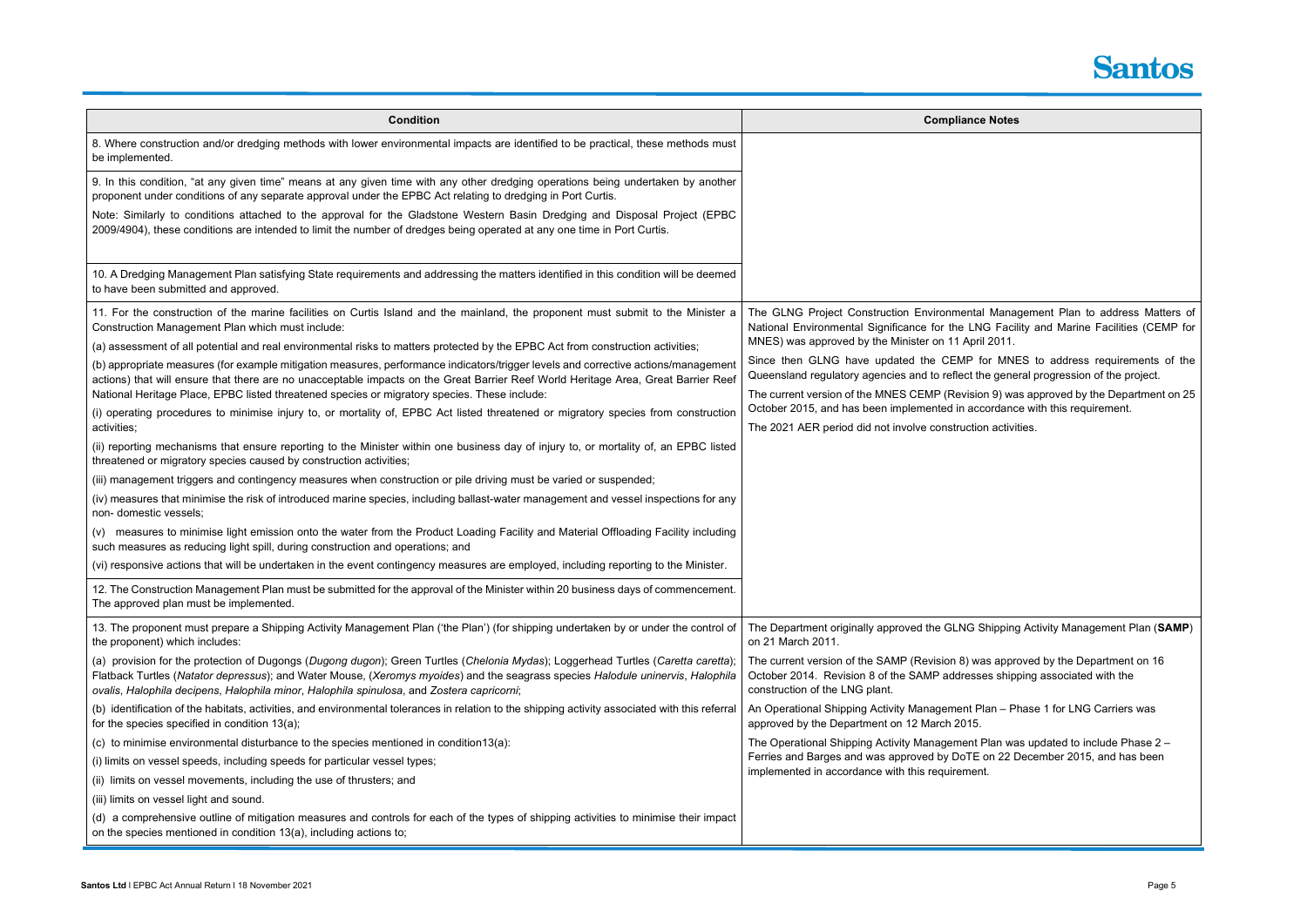| <b>Condition</b>                                                                                                                                                                                                                                                                                                                                                                                                                                                                     | <b>Compliance Notes</b>                                                                                   |
|--------------------------------------------------------------------------------------------------------------------------------------------------------------------------------------------------------------------------------------------------------------------------------------------------------------------------------------------------------------------------------------------------------------------------------------------------------------------------------------|-----------------------------------------------------------------------------------------------------------|
| (i) prevent and respond to the impact of accidental fuel, oil or chemical spills;                                                                                                                                                                                                                                                                                                                                                                                                    |                                                                                                           |
| (ii) minimise the impact of marine discharges, including those associated with vessel cleaning, anti-fouling and waste disposal;                                                                                                                                                                                                                                                                                                                                                     |                                                                                                           |
| (iii) minimise disturbance to the seagrass species mentioned in condition 13(a);                                                                                                                                                                                                                                                                                                                                                                                                     |                                                                                                           |
| (iv) minimise the impact of bow-wash on Water Mouse (Xeromys myoides) nesting sites; and                                                                                                                                                                                                                                                                                                                                                                                             |                                                                                                           |
| (v) proposed remedial action in the event of any impacts directly attributable to the proponent's shipping activities on the species<br>specified in condition 13(a), and the habitats identified in condition 13(b), including a feasible and beneficial offsets strategy.                                                                                                                                                                                                          |                                                                                                           |
| (e) a comprehensive outline of monitoring arrangements to determine the impact of shipping activity on the species specified in<br>condition 13(a), which includes:                                                                                                                                                                                                                                                                                                                  |                                                                                                           |
| (i) recommendations on the timing and frequency of species surveys;                                                                                                                                                                                                                                                                                                                                                                                                                  |                                                                                                           |
| (ii) proposed monitoring arrangements; and                                                                                                                                                                                                                                                                                                                                                                                                                                           |                                                                                                           |
| (iii) the nature and frequency of proposed reporting arrangements.                                                                                                                                                                                                                                                                                                                                                                                                                   |                                                                                                           |
| 14. The plan required under condition 13 must be submitted for the approval of the Minister before commencement. The action must<br>not commence until the plan has been approved. The approved plan must be implemented.                                                                                                                                                                                                                                                            |                                                                                                           |
| 15. The plan required under condition 13 may be provided in two parts, to address:                                                                                                                                                                                                                                                                                                                                                                                                   |                                                                                                           |
| (a) Shipping associated with the construction of the LNG plant; and                                                                                                                                                                                                                                                                                                                                                                                                                  |                                                                                                           |
| (b) LNG tanker operation and LNG tanker activities.                                                                                                                                                                                                                                                                                                                                                                                                                                  |                                                                                                           |
| 16. If the plan required under condition 13 is provided in two parts, each part must be provided before the commencement of the<br>activity to which that part relates.                                                                                                                                                                                                                                                                                                              |                                                                                                           |
| 17. To protect the Water Mouse (Xeromys myoides), the proponent must submit to the Minister an Environmental Management Plan<br>(the Water Mouse Environmental Management Plan) which must include:                                                                                                                                                                                                                                                                                  | The Department approved the 'GLNG Curtis Island Facil<br>Assessment' on 21 March 2011, and it has been im |
| a) results of a pre-clearance survey undertaken at the appropriate time and season for the species;                                                                                                                                                                                                                                                                                                                                                                                  | requirement.                                                                                              |
| b) a map of the location of potential habitat for the Water Mouse in proximity to marine facilities;                                                                                                                                                                                                                                                                                                                                                                                 |                                                                                                           |
| c) measures that will be employed to avoid impacts on the Water Mouse or its potential habitat; and                                                                                                                                                                                                                                                                                                                                                                                  |                                                                                                           |
| d) if impacts on the Water Mouse or its potential habitat are unavoidable, propose offsets to compensate for the impacts.                                                                                                                                                                                                                                                                                                                                                            |                                                                                                           |
| Note: To avoid doubt, if a condition of another approval held by the proponent requires a Water Mouse Environmental Management<br>Plan, the proponent may simultaneously meet the relevant requirements of both conditions by submitting a single plan. The plan may<br>also be prepared in consultation with the Gladstone Ports Corporation in accordance with conditions imposed for the Gladstone<br>Western Basin Dredging and Disposal Project (EPBC 2009/4904), or otherwise. |                                                                                                           |
| 18. The Water Mouse Environmental Management Plan must be submitted for the approval of the Minister within 6 months of this<br>Approval. The plan must be implemented.                                                                                                                                                                                                                                                                                                              |                                                                                                           |



nd Facility: Water Mouse Survey and Habitat  $\overline{\phantom{a}}$  been implemented in accordance with this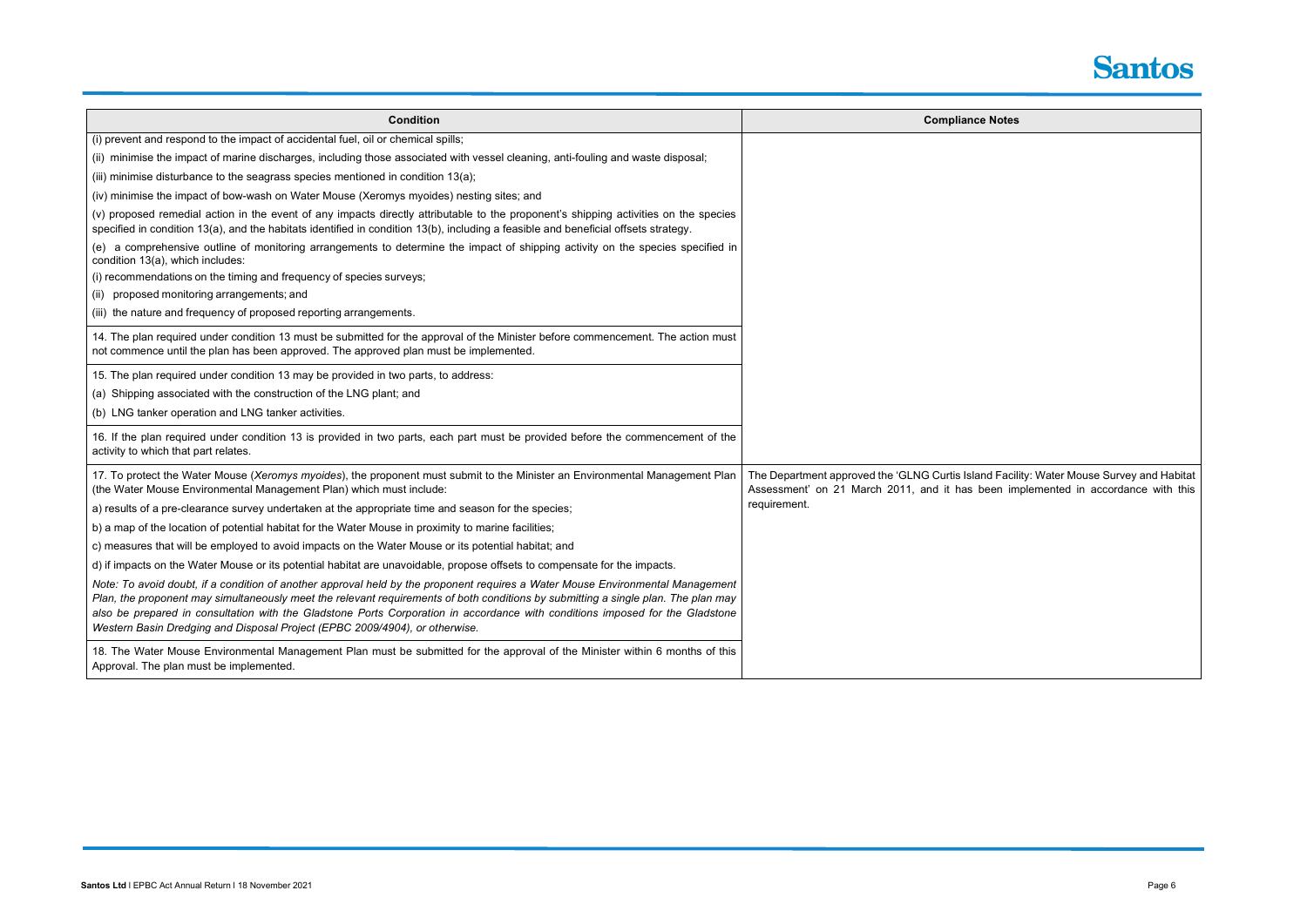| <b>Condition</b>                                                                                                                                                                                                                                                                                                                                                                                                                                                                                                                                                                                                                                                                                                                                                                | <b>Compliance Notes</b>                                                                                                                                                                                                                                                                                                                                                                        |  |
|---------------------------------------------------------------------------------------------------------------------------------------------------------------------------------------------------------------------------------------------------------------------------------------------------------------------------------------------------------------------------------------------------------------------------------------------------------------------------------------------------------------------------------------------------------------------------------------------------------------------------------------------------------------------------------------------------------------------------------------------------------------------------------|------------------------------------------------------------------------------------------------------------------------------------------------------------------------------------------------------------------------------------------------------------------------------------------------------------------------------------------------------------------------------------------------|--|
| 19. The proponent must submit to the Minister an Environmental Management Plan (the Migratory Shorebirds Environmental<br>Management Plan) which includes measures for:                                                                                                                                                                                                                                                                                                                                                                                                                                                                                                                                                                                                         | The Department approved the 'GLNG Curtis Island Ma<br>Environmental Management Plan' (MSEMP) on 21 Mard                                                                                                                                                                                                                                                                                        |  |
| a) managing the impacts of the action on listed Migratory Shorebirds including but not limited to the Whimbrel (Numenius phaeopus)<br>and the Terek Sandpiper (Xenus cinereus);                                                                                                                                                                                                                                                                                                                                                                                                                                                                                                                                                                                                 | Since the Department's approval on the 21 March 201<br>shorebird surveys on the following dates:                                                                                                                                                                                                                                                                                               |  |
| b) determining baseline population densities and habitat utilisation for migratory shorebirds on or contiguous to the proponent's LNG<br>facility site including, at a minimum, undertaking annual/twice annual surveys during northwards and southwards migrations;<br>c) minimising impacts from noise and light on the feeding and roosting sites of listed migratory seabirds; and<br>d) monitoring the effect of the construction of the marine facilities on shorebirds, including but not limited to and to the extent relevant:<br>(i) pile driving;<br>(ii) construction dredging;<br>(iii) noise impulse levels;<br>(iv) light spill;<br>(v) water quality reduction;<br>(vi) decreased access to intertidal foreshore habitat;<br>(vii) increased sedimentation; and | 31 May to 2 June 2011;<br>$\bullet$<br>9 to 11 November 2011;<br>11 to 13 April 2012;<br>12 to 14 December 2012;<br>25 to 27 June 2013;<br>3 to 5 December 2013;<br>14 to 16 April 2014;<br>3 to 5 December 2014; and<br>31 March to 2 April 2015.<br>9-11 December 2015<br>21-23 March 2016<br>29 November to 1 December 2016<br>The results of these surveys are compiled into a report titl |  |
| (viii) displacement.<br>20. The Migratory Shorebirds Environmental Management Plan must be submitted for the approval of the Minister. Commencement,<br>other than dredging for the Material Offloading Facility, must not occur without approval. The approved plan must be implemented.                                                                                                                                                                                                                                                                                                                                                                                                                                                                                       | is available on the GLNG website.<br>Monitoring surveys undertaken as part of this study v<br>requirements outlined in the Project's MSEMP, including<br>year (minimum) for five years. The 2016 report docume<br>shorebirds surveys undertaken over a six year period bet<br>the requirements of the Project's MSEMP.                                                                         |  |
| 21. Unless the proponent advises the Department that it cannot decommission the site because of lawful continuing use rights by a<br>third party (that might include the State of Queensland), at least five years before the planned date of cessation of operations of the<br>Marine Facilities on Curtis Island the proponent must develop a Decommissioning Plan. The Plan must:                                                                                                                                                                                                                                                                                                                                                                                            | Not applicable as the project is still in the operations pha                                                                                                                                                                                                                                                                                                                                   |  |
| (a) ensure that, following the cessation of operations of the Marine Facilities on Curtis Island, decommissioning arrangements are<br>prepared;                                                                                                                                                                                                                                                                                                                                                                                                                                                                                                                                                                                                                                 |                                                                                                                                                                                                                                                                                                                                                                                                |  |
| (b) define a timetable for the future implementation of decommissioning including for:<br>(i) the removal of remnant infrastructure and works that interfere with natural coastal processes, and human recreational and<br>commercial activities;                                                                                                                                                                                                                                                                                                                                                                                                                                                                                                                               |                                                                                                                                                                                                                                                                                                                                                                                                |  |
| (ii) the return of sediment levels and water quality in the immediate area of the Marine Facilities to pre-construction background levels;<br>and                                                                                                                                                                                                                                                                                                                                                                                                                                                                                                                                                                                                                               |                                                                                                                                                                                                                                                                                                                                                                                                |  |
| (iii) the rehabilitation of the Marine Facilities and associated sites to their natural state, and their ongoing management during<br>rehabilitation.                                                                                                                                                                                                                                                                                                                                                                                                                                                                                                                                                                                                                           |                                                                                                                                                                                                                                                                                                                                                                                                |  |
| 22. If decommissioning does not commence on the date proposed in the initial Decommissioning Plan, the proponent must review the<br>decommissioning plan before each subsequent third anniversary of the date of the submission of the initial decommissioning plan over<br>the operational life of the Marine Facilities. The proponent must advise the Minister in writing of the outcomes of this review, including<br>any proposed changes to the decommissioning plan. Any proposed changes to the decommissioning plan must be approved in writing<br>by the Minister.                                                                                                                                                                                                    |                                                                                                                                                                                                                                                                                                                                                                                                |  |
| 23. The Decommissioning Plan must be submitted for the approval of the Minister. Decommissioning must not occur without approval.<br>Subject to condition 21, the approved plan must be implemented.                                                                                                                                                                                                                                                                                                                                                                                                                                                                                                                                                                            |                                                                                                                                                                                                                                                                                                                                                                                                |  |



and Marine Facilities Migratory Shorebirds 1 March 2011.

rch 2011, GLNG has conducted migratory

port titled "GLNG Shorebird Surveys" which

study were in accordance with monitoring rcluding that surveys be undertaken twice a ocuments the results of biannual migratory  $\frac{1}{2}$ riod between 2011 and 2016, thus satisfying

ons phase.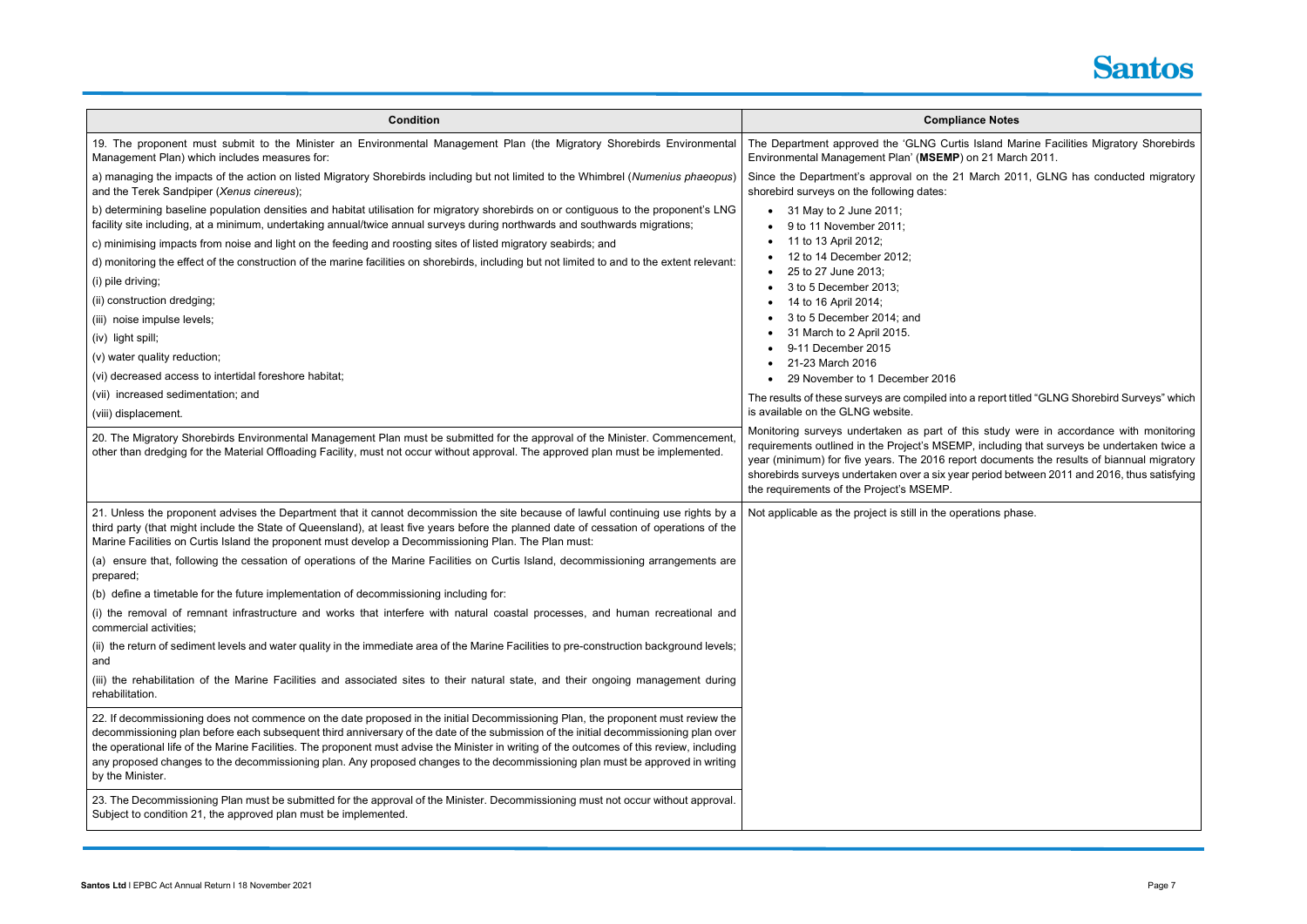| <b>Condition</b>                                                                                                                                                                                                                                                                                                                                                                                                  | <b>Compliance Notes</b>                                                                              |  |
|-------------------------------------------------------------------------------------------------------------------------------------------------------------------------------------------------------------------------------------------------------------------------------------------------------------------------------------------------------------------------------------------------------------------|------------------------------------------------------------------------------------------------------|--|
| 24. A management plan required under these conditions may be comprised of by a plan (a joint plan) submitted by the Gladstone<br>Ports Corporation under conditions of approval for the Western Basin Dredging and Disposal Project (EPBC 2009/4904). If a plan is<br>submitted by the GPC for this purpose, it must also be specified as a plan for the purpose of (as relevant) conditions of these conditions. | Not applicable.                                                                                      |  |
| 25. If a joint plan is submitted under these conditions the plan may specify roles and responsibilities of the proponent, and the roles<br>and responsibilities of another person. A role and responsibility of the proponent must be implemented by the proponent, unless<br>otherwise specified in the joint plan.                                                                                              |                                                                                                      |  |
| Note: The purpose of this condition is to allow a single management plan to be submitted by different proponents, so that actions with<br>related potential impacts may be considered and addressed cumulatively.                                                                                                                                                                                                 |                                                                                                      |  |
| 26. Within 20 business days of commencement, the proponent must advise the Department in writing of the actual date of<br>commencement.                                                                                                                                                                                                                                                                           | GLNG advised the Department on 20 May 2011 that co<br>25 May 2011.                                   |  |
| 27. If, at any time after 5 years from the date of this approval, the Minister notifies the proponent in writing that the Minister is not<br>satisfied that there has been commencement of the action, the action must not commence without the written agreement of the<br>Minister.                                                                                                                             | Not applicable.                                                                                      |  |
| 28. If the proponent wants to act other than in accordance with a plan approved by the Minister under these conditions, the proponent<br>must submit a revised plan for the Minister's approval.                                                                                                                                                                                                                  | No revised plans were submitted to the Department duri                                               |  |
| 29. If the Minister approves the revised plan, then that plan must be implemented instead of the plan originally approved.                                                                                                                                                                                                                                                                                        |                                                                                                      |  |
| 30. Until the Minister has approved the revised plan, the proponent must continue to implement the original plan.                                                                                                                                                                                                                                                                                                 |                                                                                                      |  |
| 31. If the Minister believes that it is necessary or desirable for the better protection of a relevant controlling provision for the action, the<br>Minister may request the proponent to make, within a period specified by the Minister, revisions to a plan approved under these<br>conditions.                                                                                                                | Not applicable.                                                                                      |  |
| 32. If the Minister makes a request for revision to a plan, the proponent must:                                                                                                                                                                                                                                                                                                                                   |                                                                                                      |  |
| (a) comply with that request; and                                                                                                                                                                                                                                                                                                                                                                                 |                                                                                                      |  |
| (b) submit the revised plan to the Minister for approval within the period specified in the request.                                                                                                                                                                                                                                                                                                              |                                                                                                      |  |
| 33. The proponent must implement the revised plan on approval of the Minister.                                                                                                                                                                                                                                                                                                                                    |                                                                                                      |  |
| 34. Until the Minister has approved the revised plan, the proponent must continue to implement the original plan.                                                                                                                                                                                                                                                                                                 |                                                                                                      |  |
| 35. For any plan required to be approved by the Minister under these conditions, the proponent must ensure the Minister is provided<br>at least 20 business days for review and consideration of the plan, unless otherwise agreed in writing between the proponent and the<br>Minister.                                                                                                                          | Not applicable.                                                                                      |  |
| 36. The proponent must comply with all environmental authorisations issued by the State, including conditions of an environmental<br>authority issued under the EP Act.                                                                                                                                                                                                                                           | There have been no reportable non-compliances wit<br>issued by the State during the 2021 AER period. |  |
| 37. If a condition of a State approval requires the proponent to provide a plan then the proponent must also provide the plan to the<br>Department or Minister on request, within the period specified in the request.                                                                                                                                                                                            | Not applicable.                                                                                      |  |
| 38. If these conditions require the proponent to provide something by a specified time, a longer period may be specified in writing by<br>the Minister.                                                                                                                                                                                                                                                           | Not applicable                                                                                       |  |
|                                                                                                                                                                                                                                                                                                                                                                                                                   |                                                                                                      |  |



I that construction would commence on the

nent during the reporting period.

ces with the environmental authorisations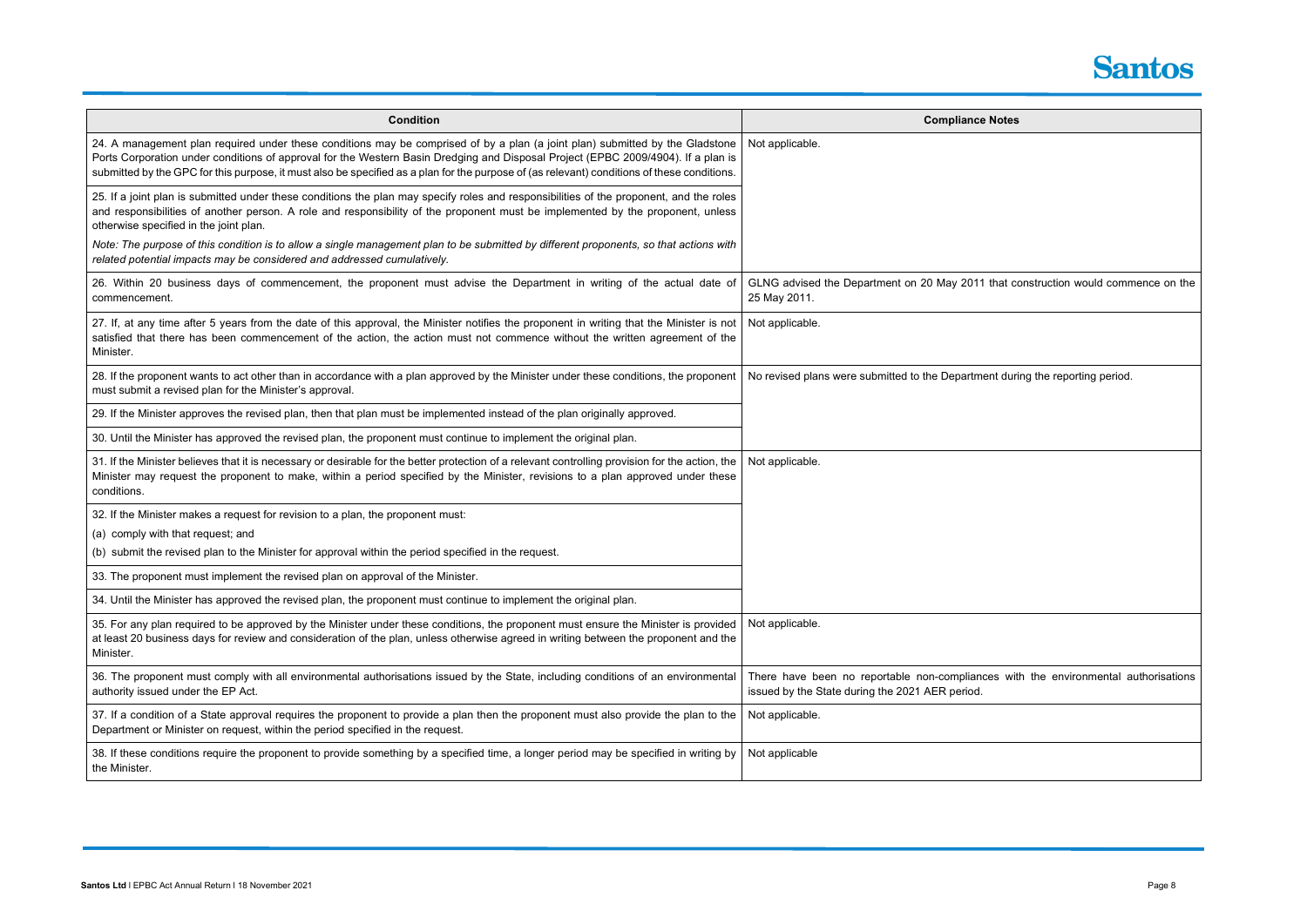| <b>Condition</b>                                                                                                                                                                                                                        | <b>Compliance Notes</b>                              |
|-----------------------------------------------------------------------------------------------------------------------------------------------------------------------------------------------------------------------------------------|------------------------------------------------------|
| 39. On the request of and within a period specified by the Department, the proponent must ensure that:                                                                                                                                  | No independent audit was requested by the Department |
| (a) an independent audit of compliance with these conditions is conducted; and                                                                                                                                                          |                                                      |
| (b) an audit report, which addresses the audit criteria to the satisfaction of the Department, is published on the Internet and submitted<br>to the Department.                                                                         |                                                      |
| 40. Before the audit begins, the following must be approved by the Department:                                                                                                                                                          |                                                      |
| (a) the independent auditor; and                                                                                                                                                                                                        |                                                      |
| (b) the audit criteria.                                                                                                                                                                                                                 |                                                      |
| 41. The audit report must include:                                                                                                                                                                                                      |                                                      |
| (a) the components of the project being audited;                                                                                                                                                                                        |                                                      |
| (b) the conditions that were activated during the period covered by the audit;                                                                                                                                                          |                                                      |
| (c) a compliance/non-compliance table;                                                                                                                                                                                                  |                                                      |
| (d) a description of the evidence to support audit findings of compliance or non- compliance;                                                                                                                                           |                                                      |
| (e) recommendations on any non-compliance or other matter to improve compliance;                                                                                                                                                        |                                                      |
| (f) a response by the proponent to the recommendations in the report (or, if the proponent does not respond within 20 business days<br>of a request to do so by the auditor, a statement by the auditor to that effect);                |                                                      |
| (g) certification by the independent auditor of the findings of the audit report.                                                                                                                                                       |                                                      |
| 42. The financial cost of the audit will be borne by the proponent.                                                                                                                                                                     |                                                      |
| 43. The proponent must:                                                                                                                                                                                                                 |                                                      |
| (a) implement any recommendations in the audit report, as directed in writing by the Department;                                                                                                                                        |                                                      |
| (b) investigate any non-compliance identified in the audit report; and                                                                                                                                                                  |                                                      |
| (c) if non-compliance is identified in the audit report - take action as soon as practicable to ensure compliance with these conditions.                                                                                                |                                                      |
| 44. If the audit report identifies any non-compliance with the conditions, within 20 business days after the audit report is submitted to<br>the Department, the proponent must provide written advice to the Minister setting out the: |                                                      |
| (a) actions taken by the proponent to ensure compliance with these conditions; and                                                                                                                                                      |                                                      |
| (b) actions taken to prevent a recurrence of any non-compliance, or implement any other recommendation to improve compliance,<br>identified in the audit report.                                                                        |                                                      |
| Note: To avoid doubt, independent third party auditing may include audit of the proponent's performance against the requirements of<br>any plan required under these conditions.                                                        |                                                      |
| 45. The proponent must, when first becoming aware of a non-compliance with these conditions, or a plan required to be approved by<br>the Minister under these conditions:                                                               | There have been no reportable non-compliances during |
| (a) report the non-compliance and remedial action to the Department within five business days;                                                                                                                                          |                                                      |
| (b) bring the matter into compliance within a time frame specified in writing by the Department.                                                                                                                                        |                                                      |



artment during the 2021 AER period.

during the 2021 AER period.